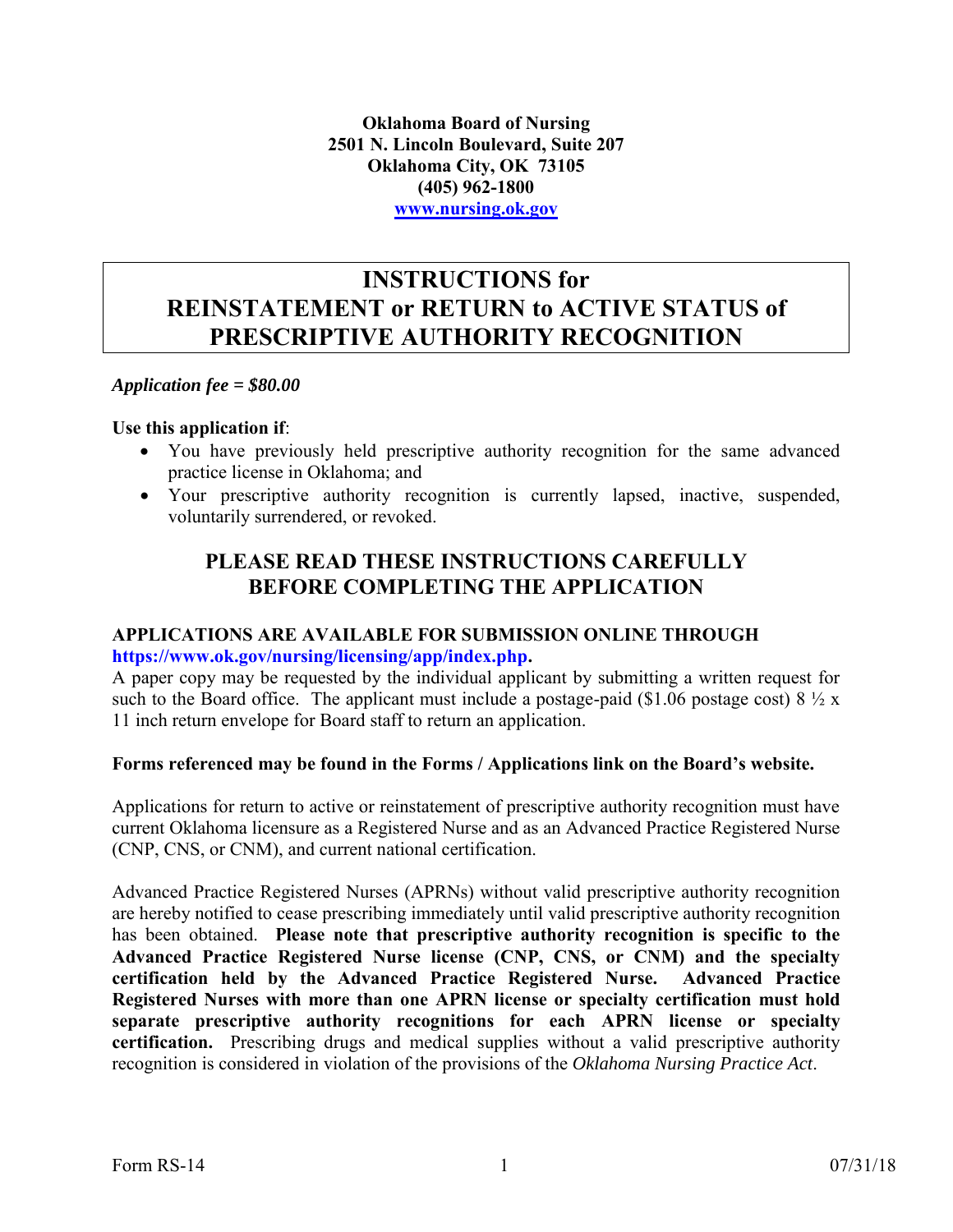You may obtain a copy of the current *Exclusionary Formulary* on the Board's website: [www.nursing.ok.gov.](Drafts/Rules%20082516/www.nursing.ok.gov) Click on the link for Practice/Advanced Practice to download a copy.

## **REQUIREMENTS for REINSTATING or RETURNING your PRESCRIPTIVE AUTHORITY RECOGNITION to ACTIVE STATUS**

**Verification of current Oklahoma and advanced practice licensure:** You must possess current Oklahoma licenses to practice as a Registered Nurse and as an Advanced Practice Registered Nurse. You must hold current certification in your advanced practice specialty area.

**Renewal Requirements***:* Prescriptive authority must be renewed concurrently with your Oklahoma Registered Nurse and Advanced Practice Registered Nurse licenses in even-numbered years.

 If you are applying for reinstatement of your prescriptive authority recognition within 90 days prior to the expiration date of your RN & APRN licenses, you must renew your licenses prior to the date the reinstatement of the prescriptive authority recognition is granted.

**Review of criminal charges, disciplinary action, or judicial declaration of incompetence**: Applicants for reinstatement/return to active status of prescriptive authority recognition who have ever been summoned, arrested, taken into custody, indicted, convicted or tried for, or charged with, or pleaded guilty to, the violation of any law or ordinance or the commission of any misdemeanor or felony, or requested to appear before any prosecuting attorney or investigative agency in any matter; or have ever had disciplinary action taken against a nursing license, certification or registration, any professional or occupational license, registration, or certification and/or any application for a nursing or professional or occupational license, registration, or certification or if there is currently any investigation of your nursing license, registration, or certification; and/or any professional or occupational license, registration, or certification; and/or any application for a nursing and/or professional or occupational license, registration, or certification in any state, territory or country, **or** have ever been judicially declared incompetent are required to notify the Oklahoma Board of Nursing **if the incident has not previously been reported in writing to the Board.** A "report in writing" means that the applicant/licensee provided a signed and dated description stating in his/her own words the date, location, and circumstances of the incident, and if applicable, the resulting action taken by the court, agency, or disciplinary board. The report may be in the form of a letter or a statement in the provided space on the application. The report must be accompanied by certified court records or a board order. A verbal report does not constitute a "report in writing". A written report not accompanied by a full set of certified court records or the board order(s) does not constitute a "report in writing". Failure to report such action is a violation of the *Oklahoma Nursing Practice Act*.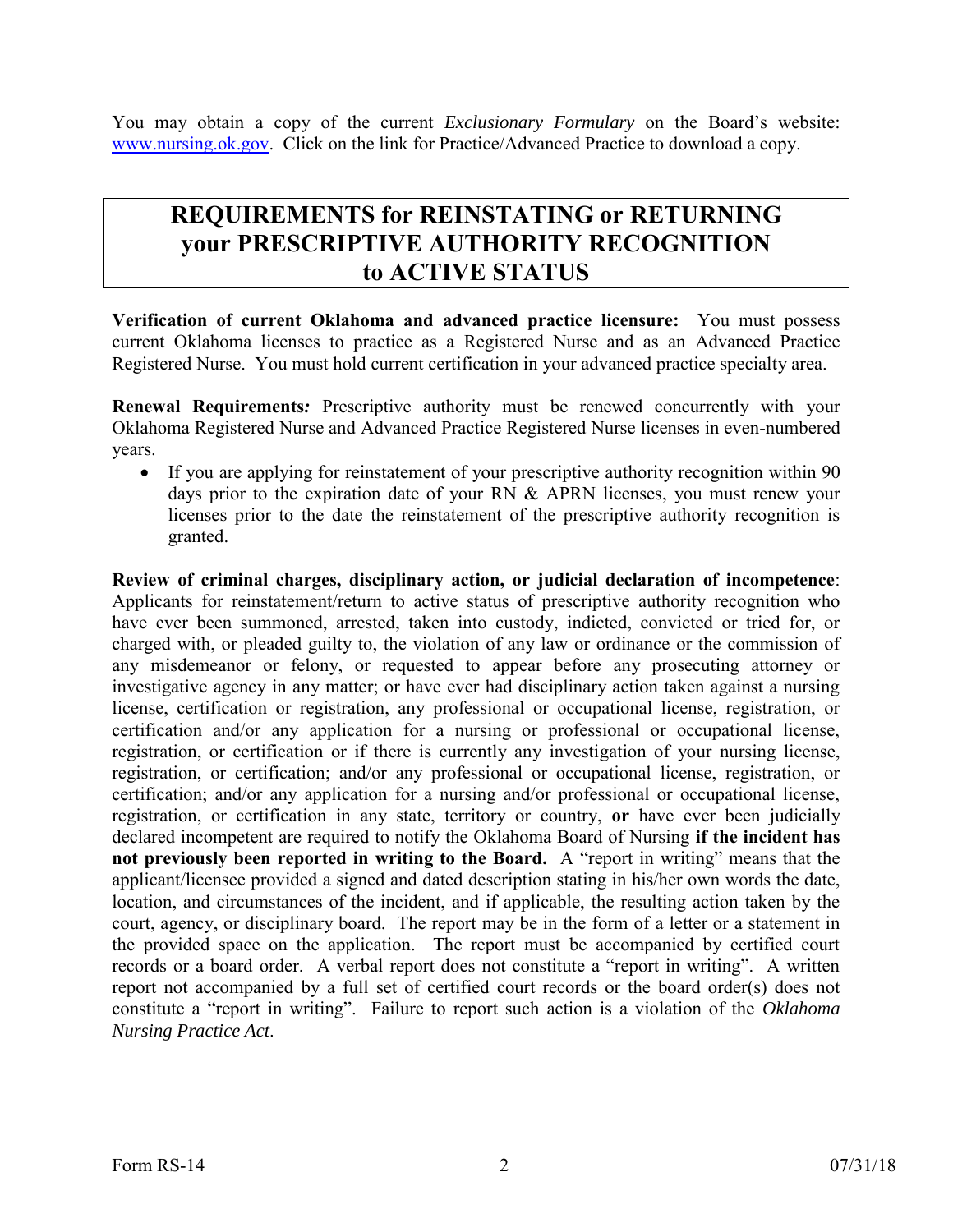**Current Supervising Physician Agreements**: An *Agreement for Physician Supervising Advanced Practice Prescriptive Authority* must be submitted with the application for each physician listed on the application.

**EXCEPTION** for APRN-CNPs, APRN-CNSs, and APRN-CNMs working **ONLY** at a Veterans Affairs facility, please see "Instructions for Completion of the Application", #6A and #6B.

**Current Continuing Education in Prescribing**: The Advanced Practice Registered Nurse must submit evidence of either:

1. A minimum of fifteen (15) contact hours, or one academic credit hour of education, or the equivalent, in pharmacotherapeutics, clinical application and use or pharmacological agents in the prevention of illness, and in the restoration and maintenance of health, in a program beyond basic registered nurse preparation, approved by the Board within the (2) two-year period immediately preceding the date of application for reinstatement of prescriptive authority which is applicable to the scope of practice and specialty certification.

- Please see the "Continuing Education Categories" table below
- 2. Licensure or recognition as an APRN in the same role with prescriptive authority in another state with employment in a position that requires APRN prescriptive authority licensure or recognition with verification of at least 520 work hours during the past two (2) year period preceding receipt of this application.

**Please note that ACLS, PALS, and CPR courses do not meet the requirements for advanced practice prescriptive authority.** There are several methods of obtaining educational credits. **Acceptable methods for obtaining the required education are defined by category and the maximum number of credits accepted for each category is identified in the following table:** 

| <b>CONTINUING EDUCATION CATEGORIES</b>                                                                                                                                                                                                                                                                                                                                                                                                                                                                                                                                                                                                                                                                                                                                                                                                                                | <b>Maximum</b><br><b>Credits</b>                  |
|-----------------------------------------------------------------------------------------------------------------------------------------------------------------------------------------------------------------------------------------------------------------------------------------------------------------------------------------------------------------------------------------------------------------------------------------------------------------------------------------------------------------------------------------------------------------------------------------------------------------------------------------------------------------------------------------------------------------------------------------------------------------------------------------------------------------------------------------------------------------------|---------------------------------------------------|
| <b>CATEGORY A:</b> Academic Credit: Evidence of completion of coursework in<br>pharmacotherapeutics appropriate for Advanced Practice Registered Nurses.                                                                                                                                                                                                                                                                                                                                                                                                                                                                                                                                                                                                                                                                                                              | Up to $100\%$<br>(1 credit hour)                  |
| CATEGORY B: (i) Onsite seminar, lecture, workshop, or course, approved for contact<br>hours, continuing education units, or continuing medical education units by a recognized<br>approver of continuing education. Evidence of attendance at an approved<br>pharmacotherapeutic offering appropriate for advanced practice nurses; (ii) Online continuing<br>education for initial applications must be approved through a recognized approver of<br>continuing education, and includes a minimum of thirty hours obtained from a single provider<br>that is faculty-directed, with processes for interaction of the participant with faculty,<br>evaluating the participant's learning through successful completion of case studies or written<br>assignments and a comprehensive examination using a mechanism to ensure security of the<br>evaluation process. . | Up to $100\%$<br>$(15 \text{ contact})$<br>hours) |
| CATEGORY C: Online seminars or workshops, or articles in professional journals or other<br>professional references approved for contact hours, continuing education units, or continued<br>medical education units by a recognized approver of continuing education: Evidence of                                                                                                                                                                                                                                                                                                                                                                                                                                                                                                                                                                                      | Up to $100(15)$<br>contact hours)                 |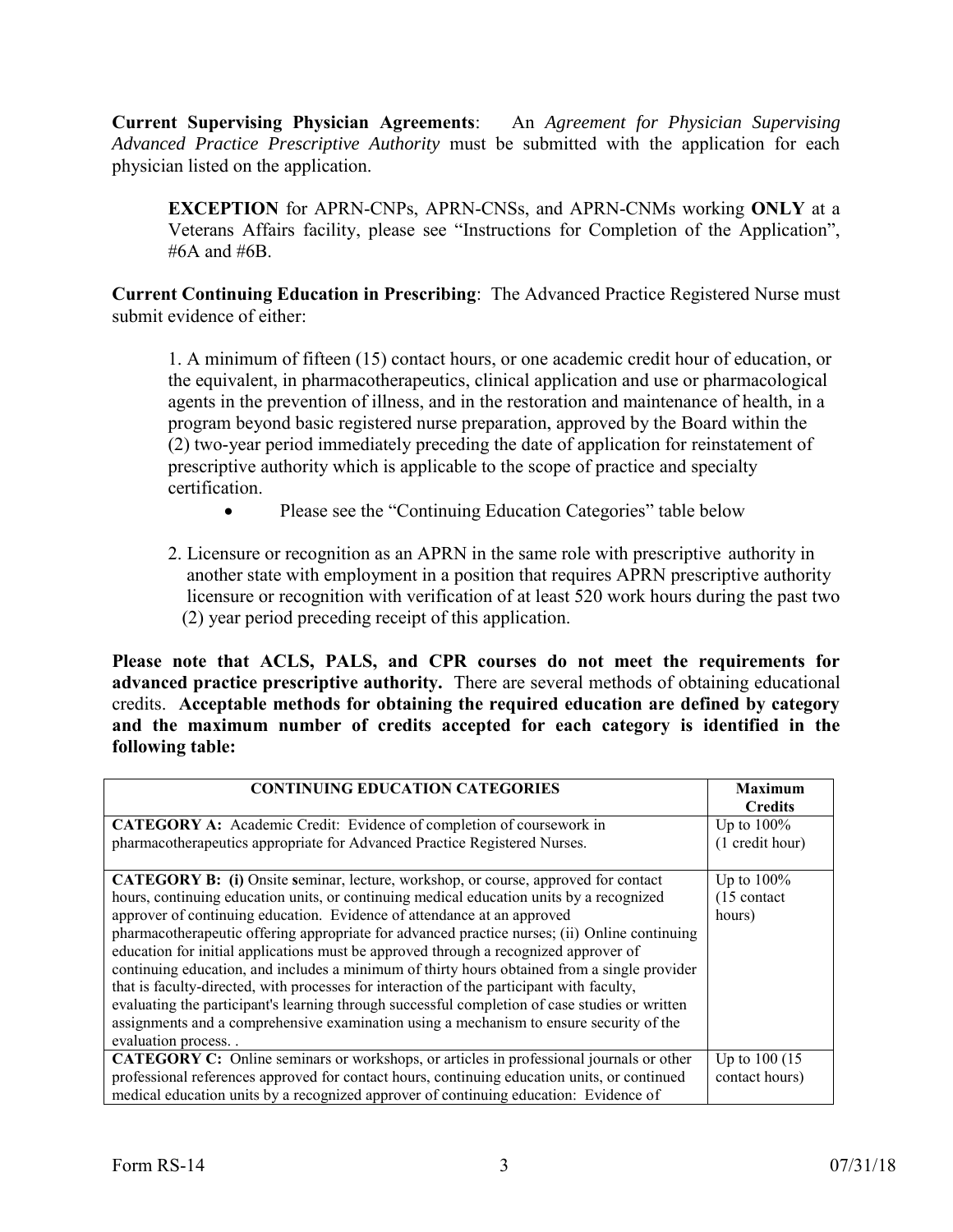| satisfactory performance on an online seminar, workshop, or article related to<br>pharmacotherapeutic continuing education appropriate for Advanced Practice Registered                     |                                   |
|---------------------------------------------------------------------------------------------------------------------------------------------------------------------------------------------|-----------------------------------|
| Nurses.                                                                                                                                                                                     |                                   |
| <b>CATEGORY D:</b> Published article in refereed journal, book, or research project. Evidence<br>of publication of one article related to pharmacotherapy appropriate for Advanced Practice | Up to $20\%$<br>(3 contact hours) |
| Registered Nurses. These will be evaluated on a case-by-case basis.                                                                                                                         |                                   |
| <b>CATEGORY E:</b> Presenter/Lecturer. Evidence of providing content related to                                                                                                             | Up to $20\%$                      |
| pharmacotherapeutics at an advanced practice level. The presentation / lecture must be                                                                                                      | (3 contact hours)                 |
| approved for contact hours or offered as part of an academic course with a target audience of                                                                                               |                                   |
| Advanced Practice Registered Nurses.                                                                                                                                                        |                                   |

Continuing Education Equivalencies

|                    | One contact hour           | $=$ $-$           | 50 minutes         |
|--------------------|----------------------------|-------------------|--------------------|
|                    | One academic semester hour | $=$ $-$           | 15 contact hours   |
| $\overline{111}$ . | One academic quarter hour  | $\equiv$ $\equiv$ | 12.5 contact hours |

**Current DEA and OBNDD Registration**: The Advanced Practice Registered Nurse with prescriptive authority who prescribes Schedule III-V drugs will comply with state and federal Drug Enforcement Administration (DEA) and Oklahoma Bureau of Narcotics and Dangerous Drug (OBNDD) requirements prior to prescribing controlled substances. If either the OBNDD or the DEA registration lapses or is otherwise in an inactive status, the APRN must immediately notify the Oklahoma Board of Nursing and cease prescribing Schedule III-V drugs.

# **INSTRUCTIONS FOR COMPLETION OF THE APPLICATION**

- 1. *Completion of application*: The application should be completed and submitted online on the Board's website: [https://www.ok.gov/nursing/licensing/app/index.php.](https://www.ok.gov/nursing/licensing/app/index.php) You must complete all sections of the application **using your name as it appears on your license card**.
	- If you have had a name change since your license has not been in an active status, you must submit a *Name Change Request Form*, fee and the required supporting documentation. You may obtain the *Name Change Request* form on the Board's website, by clicking on the link to "Forms/Applications" or at this link: [http://www.nursing.ok.gov/namechange.pdf](http://www.ok.gov/nursing/namechange.pdf)

**You must provide a Social Security number on the application**. This information is mandatory, pursuant to 56 O.S. § 240.21A.

**If submitting a hard copy application, you may NOT use correction fluid on the application**. When you are finished entering your information, sign the application LEGIBLY, using your full legal name.

 *Fee:* Payment can be made in the form of VISA, MasterCard or electronic fund transfer when completing the application online in the License Registration link.

• If a hard copy application is submitted, attach to your application to the Board office the appropriate fee payable by cashier's check, money order, or personal check. If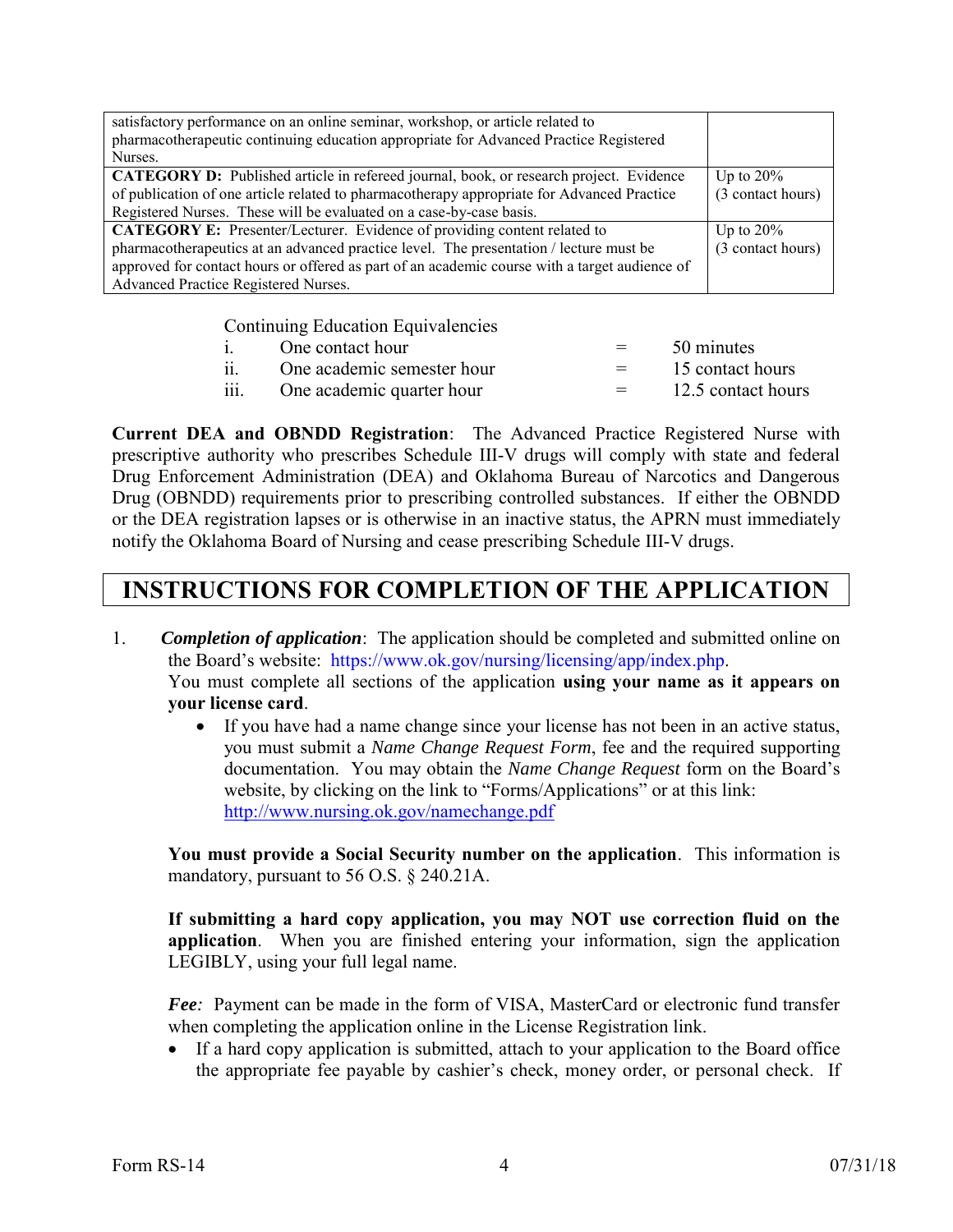the fee is not submitted with the application or if the fee is incorrect, the application will be immediately returned without review. Fees submitted are not refundable

- 2. *Agreements with supervising physicians***:** An *Agreement for Physician Supervising Advanced Practice Prescriptive Authority* must be submitted for each supervising physician.
	- A. **EXCEPTION** for APRN-CNPs, APRN-CNSs, and APRN-CNMs working **ONLY** at a Veterans Affairs facility AND who will **NOT** be prescribing Controlled Dangerous Substances, please note the following:

In 38 C.F.R. § 17.415 which became effective January 13, 2017, the Department of Veterans Affairs (VA) were authorized to grant full practice authority to CNPs, CNSs and CNMs when they are acting within the scope of their VA employment. This rule established that clinical supervision by physicians is NOT required for full practice authority.

If this exception applies, you must,

- i. Submit written verification that VA has granted full practice authority; and
- ii. Indicate on the application that the exception does apply to you, and the listing of a supervising physician(s) name and submission of an *Agreement for Physician Supervising Advanced Practice Prescriptive Authority* form will not be required.
- B. The full practice authority is subject to the limitations imposed by the Controlled Substances Act, 21 U.S.C. 801 et seq. In accordance with 63 O.S. §2-312(C), should an APRN-CNP, APRN-CNS, and/or an APRN-CNM **choose to prescribe controlled dangerous substances**, it becomes the APRN's responsibility to obtain a supervising physician, to submit the required *Agreement for Physician Supervising Advanced Practice Prescriptive Authority* form, and to comply with state and Federal Drug Enforcement Administration (DEA) requirements prior to prescribing controlled substances.

If your employment situation changes and you become employed at a non-VA facility in addition to or instead of a VA facility, or if your full practice authority granted through VA is rescinded, it is your responsibility to obtain a supervising physician and to notify this Board.

- 3**.** *Educational Requirements for Reinstatement/Return to Active Status of Prescriptive*  **Authority:** Complete the section on educational experience in pharmacology to include all education being submitted for evaluation.
	- a. If choosing the option of completing at least 1 academic credit hour or 15 contact hours of education, you should attach additional pages if needed and submit a photocopy of course content, **including the course title, description, and objectives, and verification of your successful completion of educational requirements** (such as a certificate of completion or transcript to Board office).
	- b. If you are choosing the option of having have licensure or recognition as an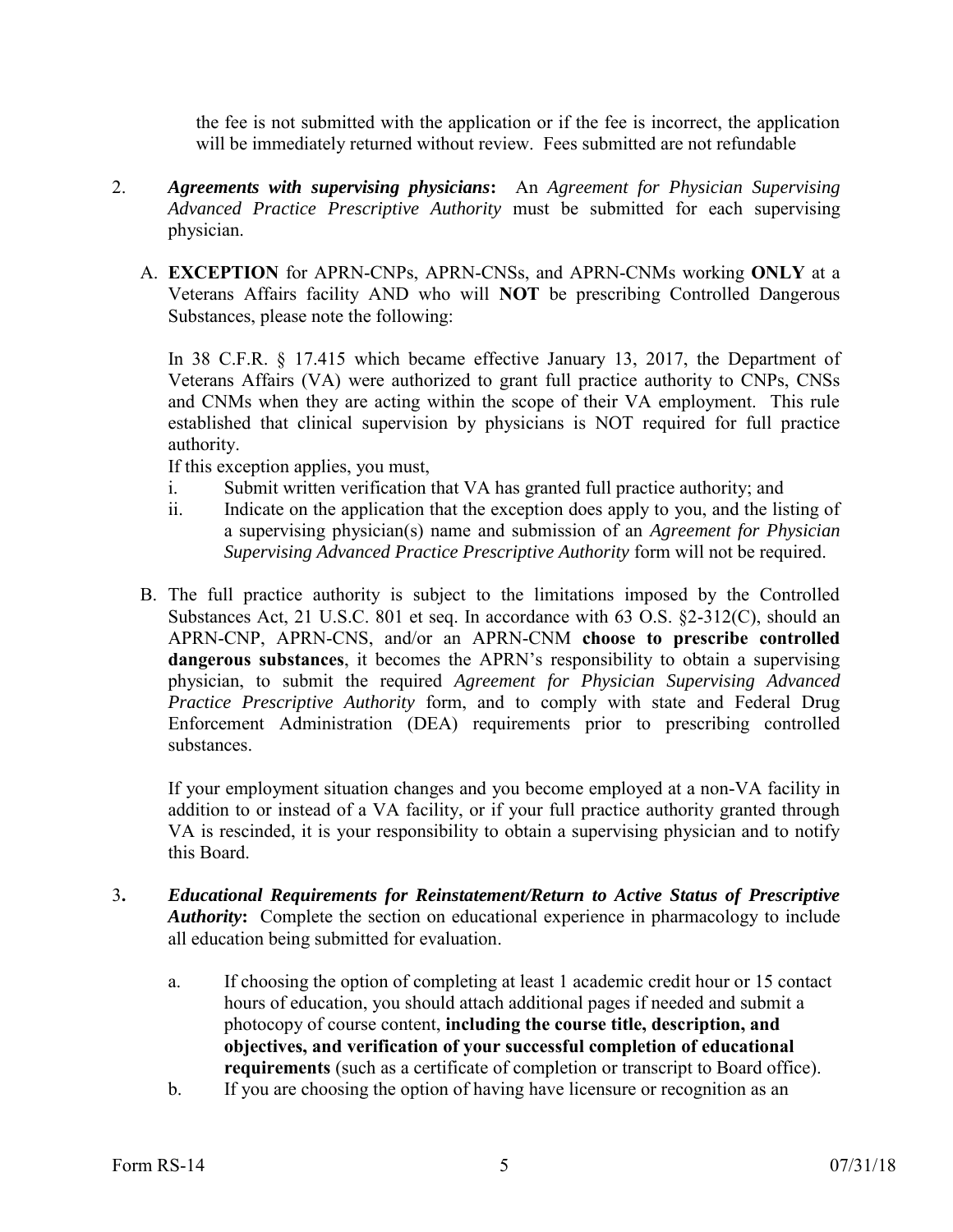APRN in the same role with prescriptive authority in another state with employment in a position that requires APRN prescriptive authority licensure or recognition, please provide to this office evidence of current prescriptive authority in another state and have the employer provide directly to this office an *Employment Verification Form* verifying at least 520 work hours during the past two years

4**.** *Criminal Charges, Disciplinary Action, or Judicial Declaration of Mental Incompetence*: If you answer "yes" to the criminal charges, discipline, or competency questions on the application, you must submit a statement on the application form, describing the date, location and circumstances of the incident, and the resulting action taken by the court or disciplinary board. If you have more than one incident you are reporting, you must speak to every case/charge that has been filed. If you have reported a history of being summoned, arrested, taken into custody, indicted, convicted or tried for, or charged with, or pleaded guilty to, the violation of any law or ordinance or the commission of any misdemeanor or felony, or being requested to appear before any prosecuting attorney or investigative agency in any matter, you must submit **certified copies** of the **Information Sheet** (brief summary of the incident prepared by the court), **Affidavit of Probable Cause**, **Charges** (listing of the charges brought against you), **Judgment and Sentencing** (findings of the court and sentence imposed), and verification that sentencing requirements are complete. Certified copies are copies of court records obtained from the courthouse in the county/state where the action occurred, dated and signed by the court clerk, and affixed with the court seal. You may obtain these documents from the courthouse in the county/city or in the federal court of the district in which the court action occurred. If records are not found, have the county agency indicate so in a certified letter stating "no records found" from the date of the offense(s) to current. **Internet court documents (such as OCIS case reports) and faxed records will not be accepted. Please note that you must report all arrests and/or charges that have been brought against you**.

If you have reported a history of disciplinary action taken against a nursing license, certification or registration, any professional or occupational license, registration, or certification and/or any application for a nursing or professional or occupational license, registration, or certification or if there is currently any investigation of your nursing license, registration, or certification; and/or any professional or occupational license, registration, or certification; and/or any application for a nursing and/or professional or occupational license, registration, or certification in any state, territory or country, please request that a certified copy of the Board order be submitted directly to the Board office from the licensing agency. If you have reported a history of judicial declaration of mental incompetence, please contact the Board office for further instructions.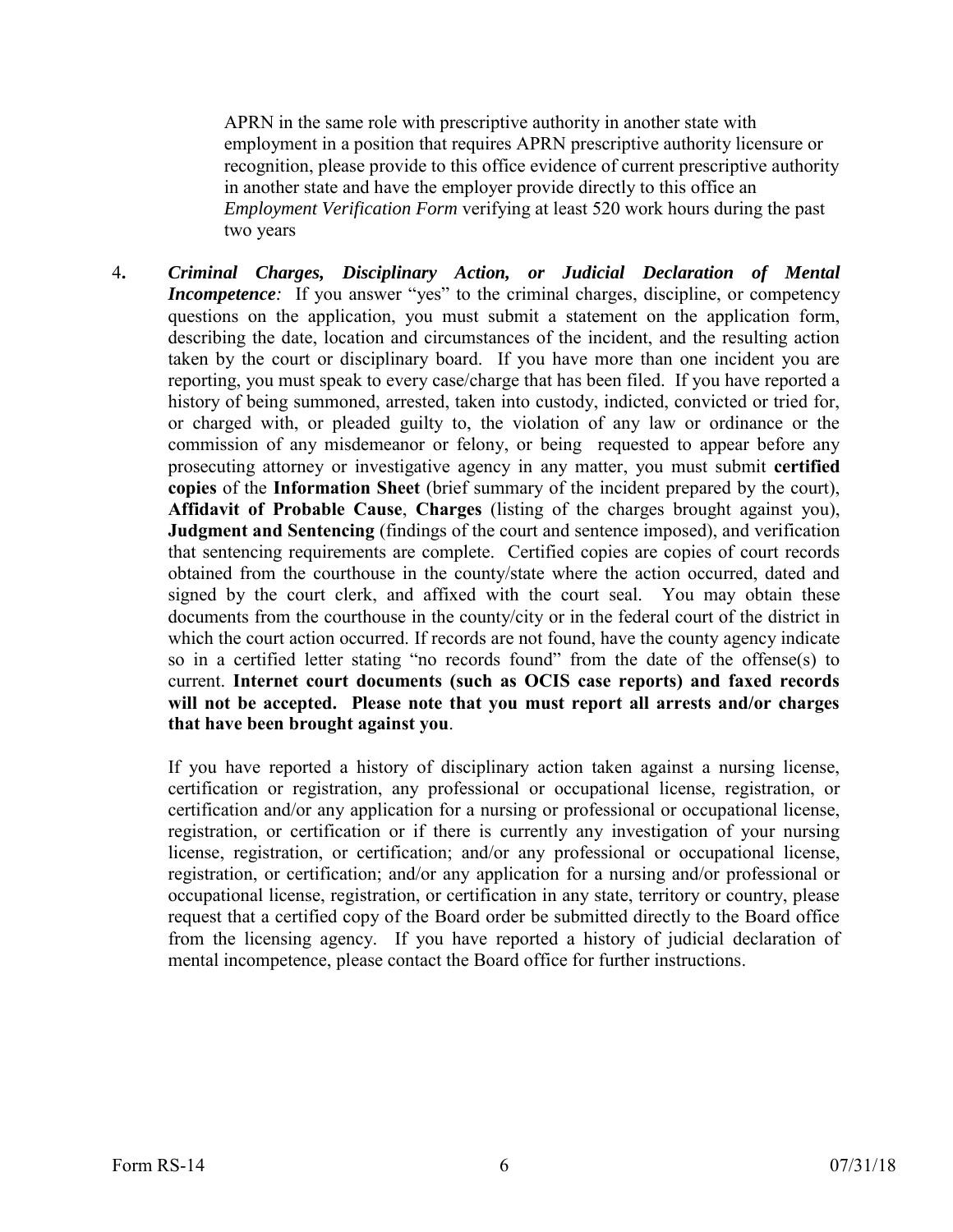# **GENERAL INFORMATION**

You are required to notify the Board in writing of any address changes occurring during the application process. This notification must be signed and submitted in person, by mail, or by facsimile.

Your application to the Board is valid for one year after receipt. After that time, a new application and fee must be submitted. Applications are processed in the order they are received. You may view average processing times of a completed application on our website in the Agency Data / Statistics / Quarterly Statistics link. Repeated telephone calls to check on the status of your application will delay, rather than facilitate, the processing of your application. **Fees submitted are not refundable**.

If it is necessary to submit additional information/documents after your application is received, please attach the form titled "Information to be Added to the Application" to the document (see attached form). If the document is coming directly from another individual or entity, please provide the form to that individual or entity. This will help to ensure the document is added to your application file without delay.

In accordance with Oklahoma law (59 O.S. §567.7 (E)), the Executive Director shall suspend the license or certificate of a person who submits a check, money draft, or similar instrument for payment of a fee which is not honored by the financial institution named. The suspension becomes effective ten (10) days following delivery by certified mail of written notice of the dishonor and the impending suspension to the person's address on file. Upon notification of suspension, the person may reinstate the authorization to practice upon payment of the fees and any and all costs associated with notice and collection. The suspension shall be exempt from the *Administrative Procedures Act*.

### **COMMON MISTAKES THAT DELAY APPLICATION PROCESSING**

**Common mistakes that delay the processing of your application include failure to:** 

- **Answer all application questions completely**
- **Provide a legible application with no correction fluid used**
- **Provide a Social Security number**
- **Provide the full name under which you were licensed (with the notation "NMN" if there is no middle name)**
- **Sign the application with the full legal name, or signing illegibly**
- **Submit required documentation of continuing education**